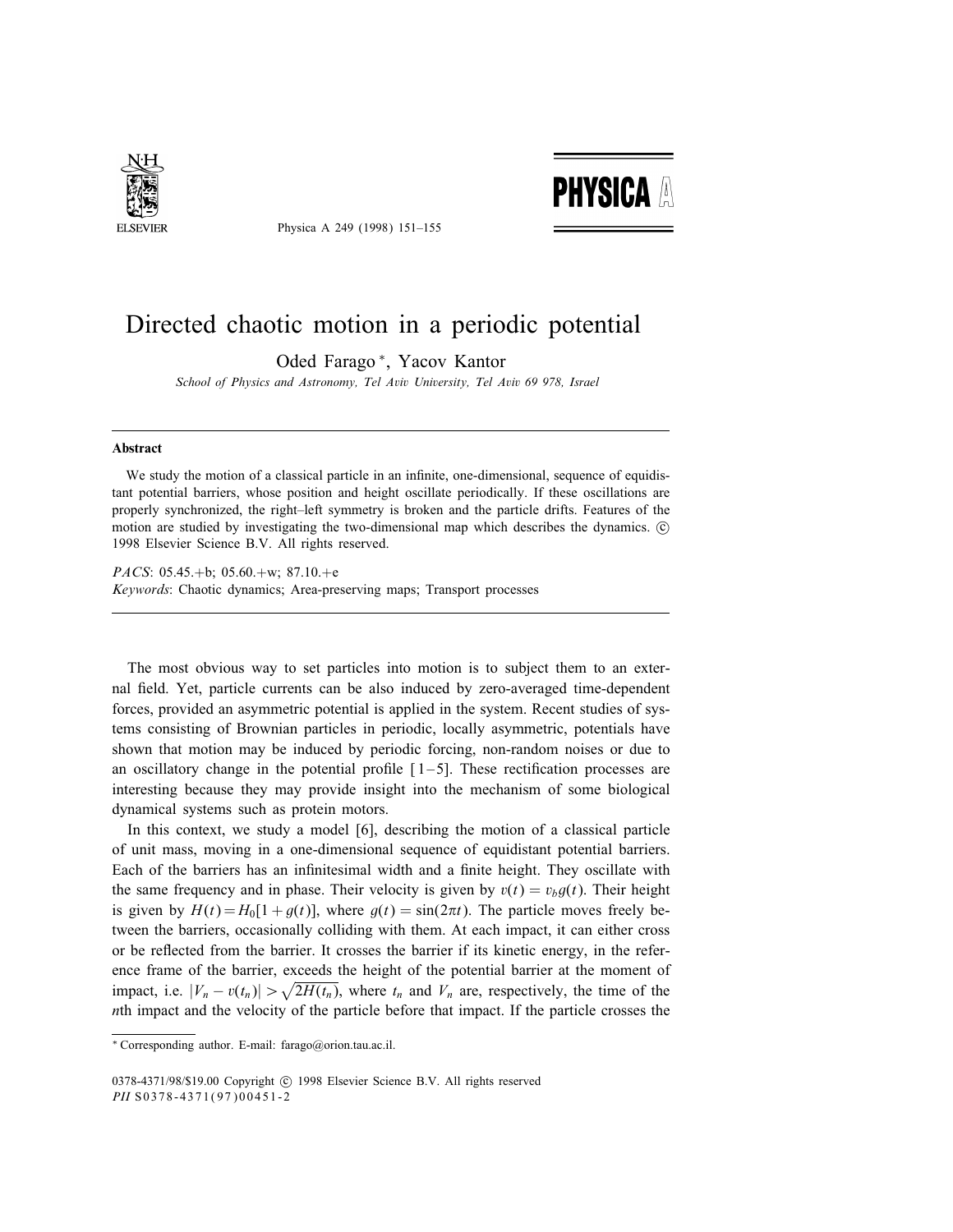barrier, its velocity is not changed, i.e.,  $V_{n+1} = V_n$ . If it is reflected, on the other hand, it acquires a new velocity:  $V_{n+1} = -V_n + 2v(t_n)$ . In order to calculate the moment of the next impact, one needs to consider the motion of both the particle and the barriers. We made the approximation that the distance traveled between two consecutive collisions is constant and equals the distance between two barriers, L, as if the barriers do not change their position. We also assumed that in a case of reflection, the particle is reflected backwards and therefore if  $V_{n+1}$  has the same sign as  $V_n$ , we replace it with  $-V_{n+1}$ . A similar approach was used in Ref. [7] for the Fermi accelerator model (a ball bouncing between two walls [8,9]). Due to the periodicity of  $g(t)$  only time modulo period ( $\tau = 1$ ), which we denote as phase, is relevant, and two consecutive phases are related by  $t_{n+1} = t_n + L / |V_{n+1}| \pmod{1}$ .

What distinguishes this model from these introduced in Refs.  $[1-5]$  is its chaotic deterministic nature. A two-dimensional piecewise nonlinear map describes the dynamics of the system. In order to inquire features of this map, we used the Poincare sections method to construct plots of its phase space. The coordinates of the phase space are  $t_n$ and  $V_n$ . Pictures of the phase space are made by starting at different initial conditions, iterating the map for sufficiently many times and plotting the resulting trajectories in phase space, i.e., the set of points  $\{(t_n, V_n); n = 0, 1, 2 \ldots\}.$ 

We chose the mean height of a barrier,  $H_0$ , to be the control parameter, while we set the other parameters  $L = 100$  and  $v_b = \frac{1}{2}$ . When  $H_0 = \infty$ , barrier crossing is impossible and the map reduces to the Fermi map  $[10]$ . For finite  $H_0$ , the map is piecewise continuous, composed of two sub-maps: one corresponds to barrier crossing and one to reflection. The map is area-preserving since both sub-maps are area-preserving and since their ranges do not overlap. For  $V > V_{\text{max}} \equiv 2\sqrt{H_0} + v_b$  and  $V < V_{\text{min}} \equiv -2\sqrt{H_0} + v_b$ , points in the  $(t-V)$  phase space are mapped only by the crossing sub-map (the kinetic energy is sufficiently large to cross the barriers at any phase), hence the motion in this part of the phase space is over the lines  $V = V_0 = \text{const.}$  For  $V_{\text{min}} < V < V_{\text{max}}$  the motion is chaotic over a *stochastic sea*. The motion over the stochastic sea is *ergodic* and, hence, almost any initial condition in this area will eventually yield the same picture of the phase space. Since the map is an area-preserving one, the equilibrium distribution of the motion is constant. A different picture will be obtained only if initial conditions are located inside one of the Kolmogorov–Arnold–Moser (KAM) islands which exist in the stochastic sea. In that case the motion is *regular* and the trajectory "jumps" between islands, where in each island it is found on an elliptic-like curve.

After each collision with a barrier the particle moves either to the barrier adjacent on the left or on the right. Suppose that out of the first  $N_0$  collisions,  $N_+$  resulted in an advance to the right (i.e.,  $V_n > 0$ ) and  $N_-=N_0-N_+$  to the left (i.e.,  $V_n < 0$ ). The mean displacement per collision,  $\langle d \rangle$ , is defined as:  $\langle d \rangle/L = \lim_{N_0 \to \infty} (1/N_0)(N_+ - N_-).$ This, however, is the time average of the function  $h(t, V) = \text{sgn}(V)$ . Since the motion over the stochastic sea part of the  $(t-V)$  phase space is ergodic, we deduce that: (1)  $\langle d \rangle$ exists and is independent of initial conditions in the stochastic sea; (2) the time average in the definition of  $\langle d \rangle$  can be replaced by a spatial average of the function  $h(t, V)$  over the stochastic sea. Moreover, since the equilibrium distribution of the motion in that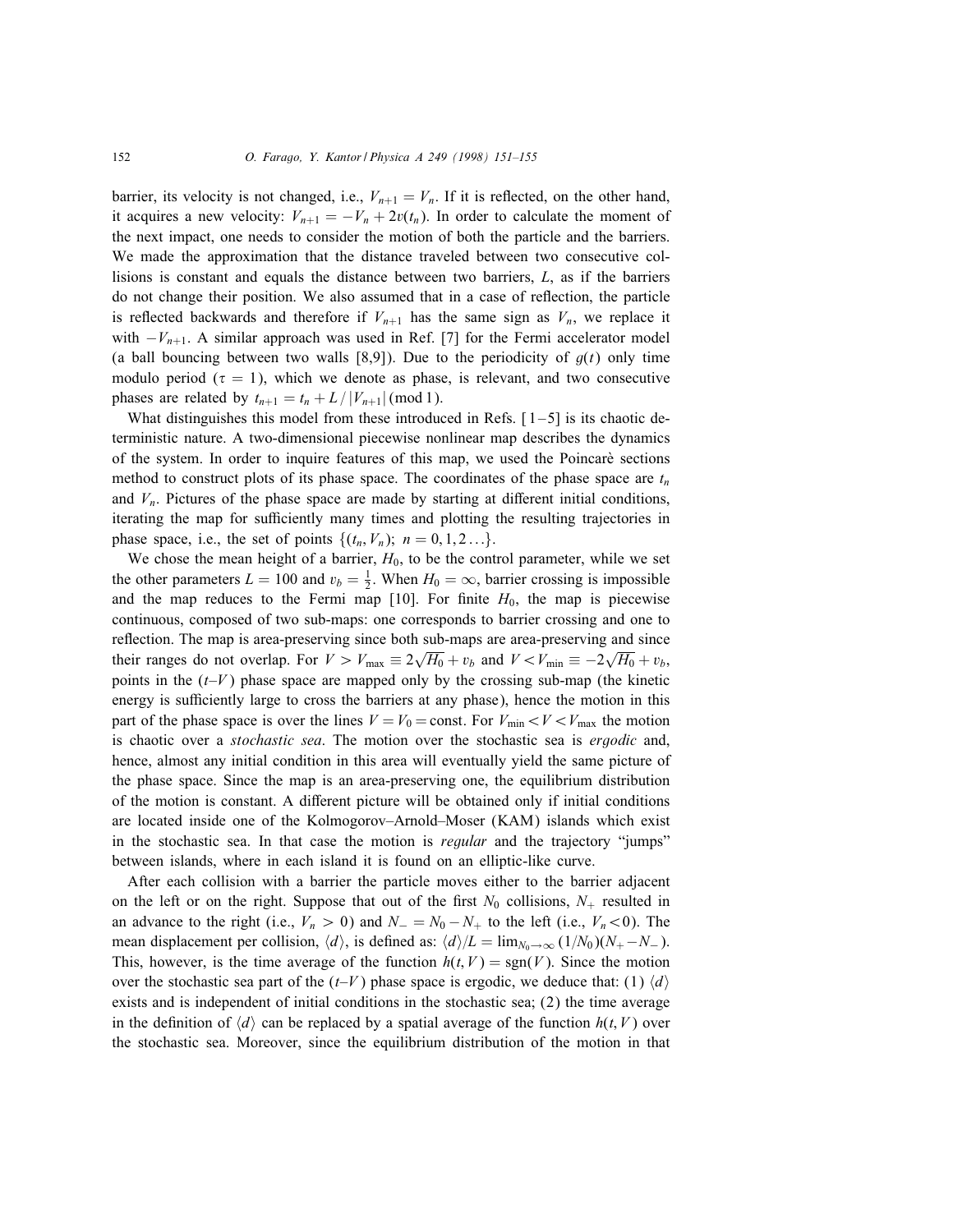

Fig. 1. The stochastic sea (the black area) for (a)  $H_0 = 36$  and (b)  $H_0 = 500$  ( $H_0$  is the mean barrier height). The points denote the velocity of the particle  $V_n$  (y-axis) and the phase of the barrier  $t_n$  (x-axis), at the nth  $(n = 1, 2, ...)$  collision. The small white areas embedded in the stochastic sea in (b) are KAM islands.

area is constant [= (area of the stochastic sea)<sup>-1</sup>] we find that  $\langle d \rangle/L = (A^+ - A^-)/A$ , where A,  $A^+$  and  $A^-$  are, respectively, the areas of the stochastic sea and the areas of its upper and lower sides ( $V > 0$  and  $V < 0$ ).

A non-vanishing value of  $\langle d \rangle$  means that the particle drifts. Such a symmetry breaking is indeed expected in our model and its origin can be explained as follows: Barrier crossing depends both on its velocity,  $v(t)$ , and its height,  $H(t)$ , at the moment of impact. If we examine our potential we see that on the first-half of the period  $(0 < t < \tau/2 = \frac{1}{2})$ , when  $v(t) > 0$ ,  $H(t)$  varies between  $H_0$  and  $2H_0$ ; while on the second-half of the period, when  $v(t) < 0$ ,  $H(t)$  varies between 0 and  $H_0$ .

Pictures of the phase space were constructed and  $\langle d \rangle$  was calculated for various values of  $H_0$ . For low values of  $H_0$  (<50) we found that the stochastic sea covers the entire region between  $V_{\text{min}}$  and  $V_{\text{max}}$  in the (t–V) phase space. Thus,  $A = \tau(V_{\text{max}} V_{\min}$ ) = ( $V_{\max} - V_{\min}$ ),  $A^{+} = V_{\max}$ ,  $A^{-} = |V_{\min}|$  and

$$
\frac{\langle d \rangle}{L} = \frac{V_{\text{max}} - |V_{\text{min}}|}{V_{\text{max}} - V_{\text{min}}} = \frac{v_b}{2\sqrt{H_0}} = \frac{1}{4\sqrt{H_0}}.
$$
\n(1)

Interestingly, similar results were obtained when we replaced the deterministic process with the assumption that the phase,  $t$ , is chosen randomly on the interval  $[0, 1)$ . Indeed, when  $H_0$  is low the characteristic time interval between two consecutive collisions,  $L/V_{\text{max}} \sim L/(2\sqrt{H_0})$ , is at least a few times larger than the period of the barriers' motion, leading to only weak correlations between consecutive phases.

For larger values of  $H_0$  (>50), the particle gains higher speeds ( $V_{\text{max}} \sim 2\sqrt{H_0}$ ) and phase correlations appear. An indication of these correlations is the appearance of KAM islands inside the stochastic sea. Fig. 1 shows the stochastic sea corresponding to (a)  $H_0 = 36$  (without islands) and (b)  $H_0 = 500$  (with islands). The area these islands enclose is inaccessible upon moving in the stochastic sea and Eq. (1) therefore is not valid in these cases. However, as shown in Fig. 2 the corrections due to the islands are,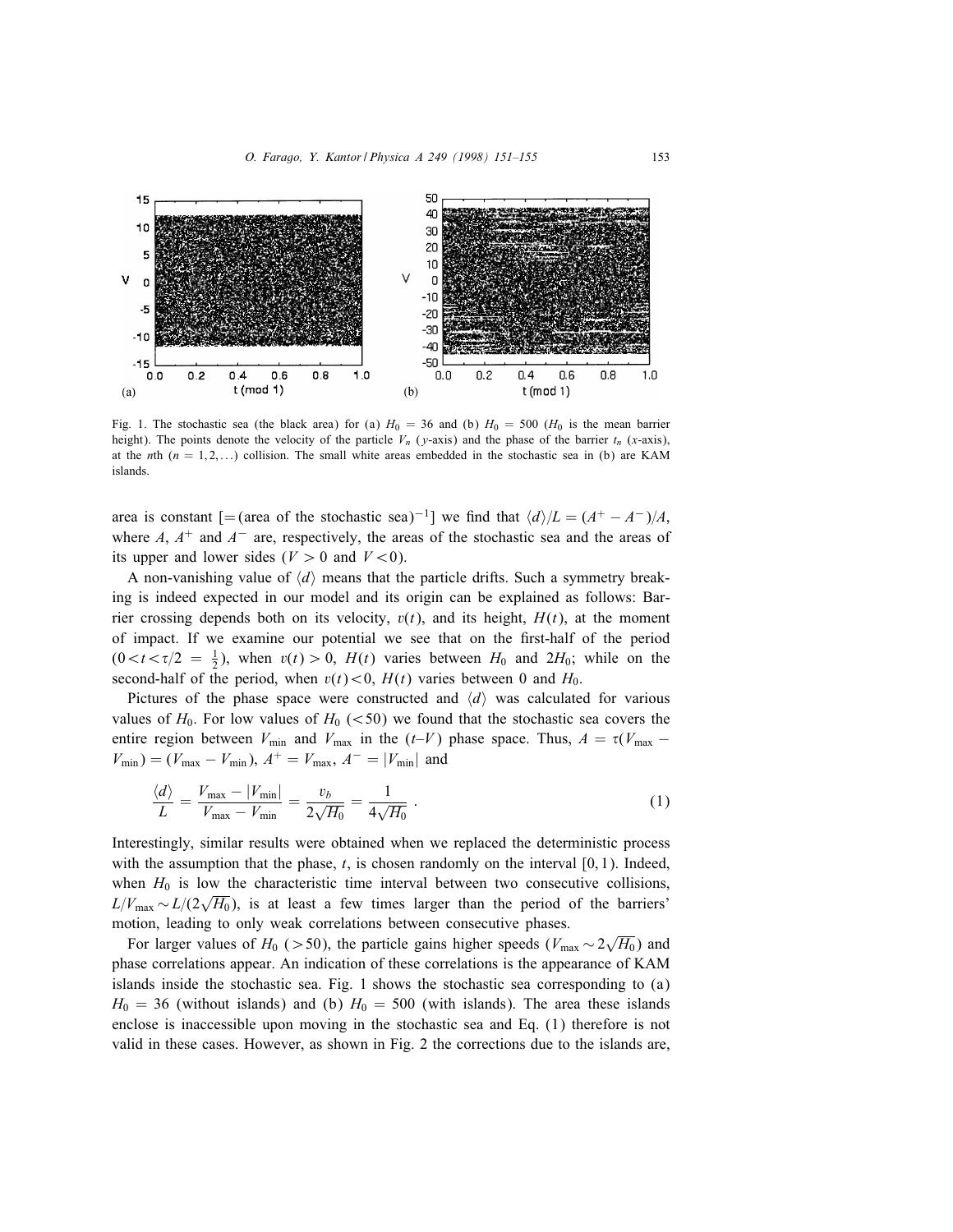

Fig. 2. Open circles denote the values of  $\langle d \rangle$  (the mean displacement per collision) computed numerically for various values of  $H_0$ , using trajectories of  $10^9$ – $10^{11}$  points. The solid line depicts the dependence of  $\langle d \rangle$ on  $H_0$  as given by Eq. (1). For small values of  $H_0$ , numerical results coincide with Eq. (1). For larger  $H_0$ , open circles deviate from the solid line.

relatively, minor and Eq. (1) can be taken as a rather good approximation. If initial conditions are set inside a KAM island, the trajectory is not a stochastic but regular. It makes a periodic cycle over a finite number of islands (a *chain*), where in each island it is located over an elliptic-like curve. Each chain has two branches between which trajectories alternate: one in the upper side ( $V > 0$ ) and one in the lower side ( $V < 0$ ) of the phase space. A trajectory over a chain with  $M_{+}$  ( $M_{-}$ ) islands in upper (lower) branch, corresponds to a particle's net drift of magnitude  $(M_{+} - M_{-})L$  per cycle. The mean displacement per collision,  $\langle d \rangle$ , equals to  $\langle d \rangle/L = (M_+ - M_-)/(M_+ + M_-)$ . For most of the chains embedded in the stochastic sea, the value of  $\langle d \rangle$  is larger, in many cases by more than an order of magnitude, than the value of  $\langle d \rangle$  for the motion in the stochastic sea. Moreover, while the value of  $\langle d \rangle$  for the stochastic motion takes only positive values (Fig. 2), for the regular motion, one can find chains with both positive and negative values of  $\langle d \rangle$ . Thus, by an appropriate choice of initial conditions, a relatively efficient (with large  $\langle d \rangle$ ) regular motion directed either to the right or to the left can be obtained.

For very large  $H_0$  (above 1000), phase correlations become very strong. Many chains, some with a large number of islands, appear in the phase space. These chains may have an interesting effect on the stochastic motion: if several such chains are adjacent, they may form a *pseudo-boundary* in the phase space. Trajectories need to diffuse across the chains in order to move from one side of the pseudo-boundary to the other. However, due to the phase correlations in the vicinity of the chains, trajectories tend to propagate *along* the chains. The probability of crossing all the chains forming a certain pseudo-boundary can be very small and the motion can be restricted to only a part of the stochastic sea for many iterations. If the characteristic time scale for leaving this part of the stochastic sea is large enough, the value of  $\langle d \rangle$  corresponding to the